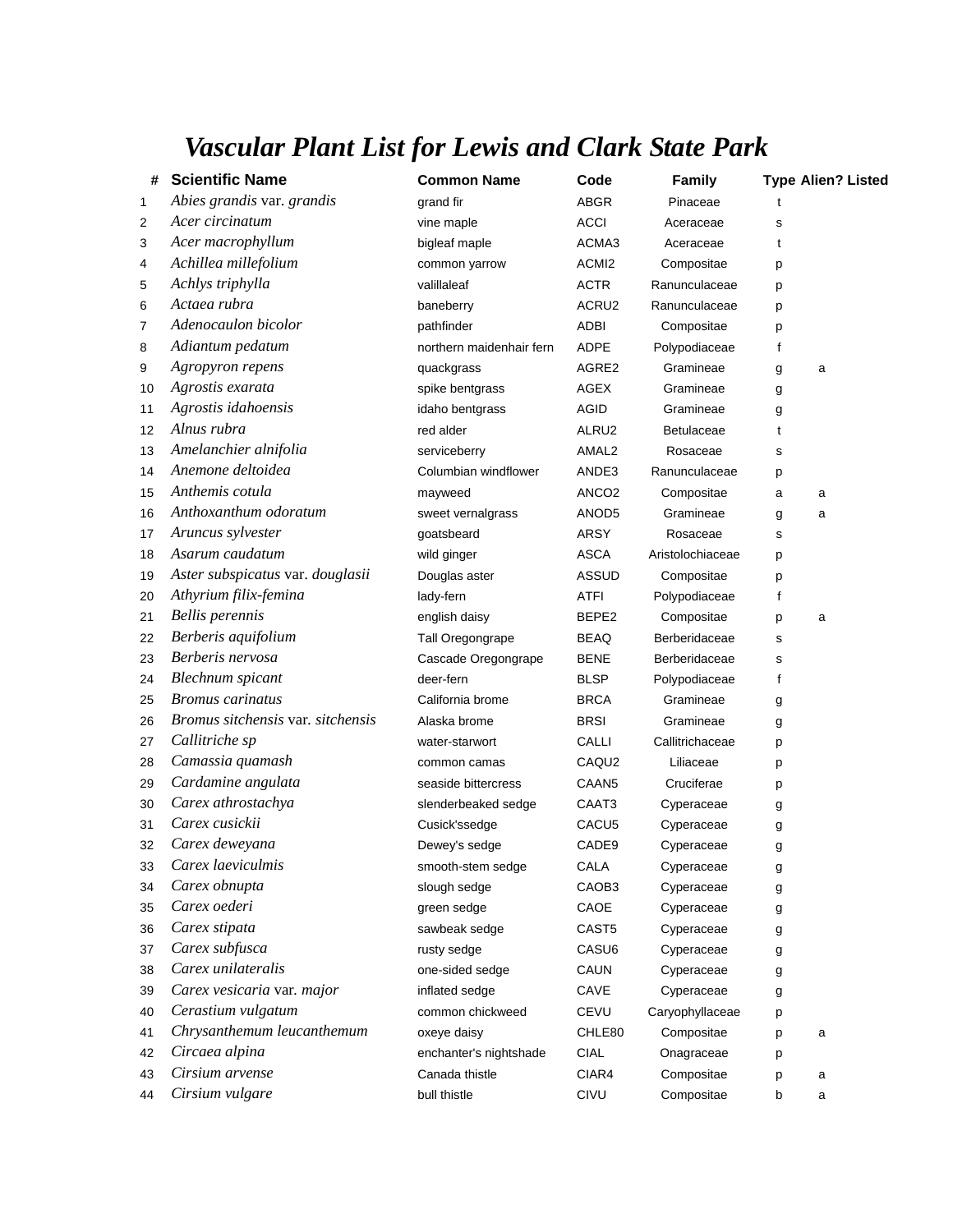| 45 | Collomia heterophylla                           | varied-leaved collomia | COHE2             | Polemoniaceae     | а |   |           |
|----|-------------------------------------------------|------------------------|-------------------|-------------------|---|---|-----------|
| 46 | Convolvulus arvensis                            | field morning-glory    | COAR4             | Convolvulaceae    | р | a |           |
| 47 | Conyza canadensis                               | horseweed              | COCA5             | Compositae        | a |   |           |
| 48 | Coptis laciniata                                | cutleafed goldthread   | COLC              | Ranunculaceae     | р |   |           |
| 49 | Corallorhiza sp.                                | coral-root             | CORAL             | Orchidaceae       | р |   |           |
| 50 | Cornus stolonifera                              | redosier dogwood       | COST4             | Cornaceae         | s |   |           |
| 51 | Corylus cornuta                                 | western hazel          | COCO <sub>6</sub> | <b>Betulaceae</b> | s |   |           |
| 52 | Cynosurus cristatus                             | crested dogtail        | <b>CYCR</b>       | Gramineae         | g | a |           |
| 53 | Cytisus scoparius                               | Scot's broom           | CYSC4             | Leguminosae       | s | a |           |
| 54 | Dactylis glomerata                              | orchardgrass           | <b>DAGL</b>       | Gramineae         | g | a |           |
| 55 | Danthonia californica                           | California oatgrass    | DACA3             | Gramineae         | g |   |           |
| 56 | Daucus carota                                   | Queen Ann's lace       | DACA6             | Umbelliferaceae   | р | a |           |
| 57 | Delphinium menziesii var. menziesii             | Menzie's larkspur      | <b>DEMEM</b>      | Ranunculaceae     | р |   |           |
| 58 | Dianthus armeria                                | grass pink             | <b>DIAR</b>       | Caryophyllaceae   | a | a |           |
| 59 | Dicentra formosa                                | Pacific bleedingheart  | <b>DIFO</b>       | Fumariaceae       | р |   |           |
| 60 | Digitalis purpurea                              | foxglove               | <b>DIPU</b>       | Scrophulariaceae  | а | a |           |
| 61 | Digitaria sanguinalis                           | crabgrass              | <b>DISA</b>       | Gramineae         | р | a |           |
| 62 | Disporum smithii                                | largeflower fairybells | DISM <sub>2</sub> | Liliaceae         | р |   |           |
| 63 | Dryopteris expansa                              | spreading wood-fern    | DREX2             | Polypodiaceae     | р |   |           |
| 64 | Eleocharis acicularis                           | needle spike-rush      | <b>ELAC</b>       | Cyperaceae        | g |   |           |
| 65 | Eleocharis palustris                            | common spike-rush      | ELPA3             | Cyperaceae        | g |   |           |
| 66 | Elymus glaucus                                  | blue wild rye          | <b>ELGL</b>       | Gramineae         | g |   |           |
| 67 | Epilobium angustifolium                         | fireweed               | EPAN <sub>2</sub> | Onagraceae        | р |   |           |
| 68 | Epilobium lactiflorum                           | milkflower willowherb  | EPLA3             | Onagraceae        | р |   |           |
| 69 | Epilobium watsonii                              | Watson's willowherb    | <b>EPWA</b>       | Onagraceae        | р |   |           |
| 70 | Equisetum arvense                               | field horsetail        | EQAR              | Equisetaceae      | р |   |           |
| 71 | Equisetum telmateia                             | giant horsetail        | EQTE              | Equisetaceae      | р |   |           |
| 72 | Euonymus occidentalis                           | western wahoo          | EUOC8             | Celastraceae      | s |   | <b>ST</b> |
| 73 | Festuca rubra                                   | red fescue             | FERU              | Gramineae         | g |   |           |
| 74 | Fragaria virginiana                             | wild strawberry        | <b>FRVI</b>       | Rosaceae          | р |   |           |
| 75 | Fraxinus latifolia                              | Oregon ash             | <b>FRLA</b>       | Oleaceae          | t |   |           |
| 76 | Galium aparine                                  | cleavers               | GAAP2             | Rubiaceae         | a | a |           |
| 77 | Galium cymosum                                  | Pacific bedstraw       | GACY              | Rubiaceae         | р |   |           |
| 78 | Galium triflorum                                | fragrant bedstraw      | GATR3             | Rubiaceae         | р |   |           |
| 79 | Gaultheria shallon                              | salal                  | GASH              | Ericaceae         | s |   |           |
| 80 | Geranium molle                                  | dovefoot geranium      | <b>GEMO</b>       | Geraniaceae       | а | a |           |
| 81 | Geranium robertianum                            | Robert geranium        | GERO              | Geraniaceae       | а | a |           |
| 82 | Geum macrophyllum                               | large-leaved avens     | GEMA4             | Rosaceae          | р |   |           |
| 83 | Glechoma hederacea                              | ground ivy             | GLHE <sub>2</sub> | Labiatae          | р | a |           |
| 84 | Glyceria striata                                | fowl mannagrass        | <b>GLST</b>       | Gramineae         | g |   |           |
| 85 | Gnaphalium palustre                             | lowland cudweed        | <b>GNPA</b>       | Compositae        | a |   |           |
| 86 | Habenaria sp                                    | bog-orchid             | <b>HABEN</b>      | Orchidaceae       | р |   |           |
| 87 | Hedera helix                                    | English ivy            | <b>HEHE</b>       | Araliaceae        | s | a |           |
| 88 | Helenium autumnale var. grandiflorum sneezeweed |                        | <b>HEAU</b>       | Compositae        | р |   |           |
| 89 | Heracleum lanatum                               | cow parsnip            | HELA4             | Umbelliferaceae   | р |   |           |
| 90 | Hieracium umbellatum                            | narrow-leaved hawkweed | <b>HIUM</b>       | Compositae        | р |   |           |
| 91 | Holcus lanatus                                  | common velvetgrass     | <b>HOLA</b>       | Gramineae         | g | a |           |
| 92 | Holodiscus discolor                             | oceanspray             | HODI              | Rosaceae          | s |   |           |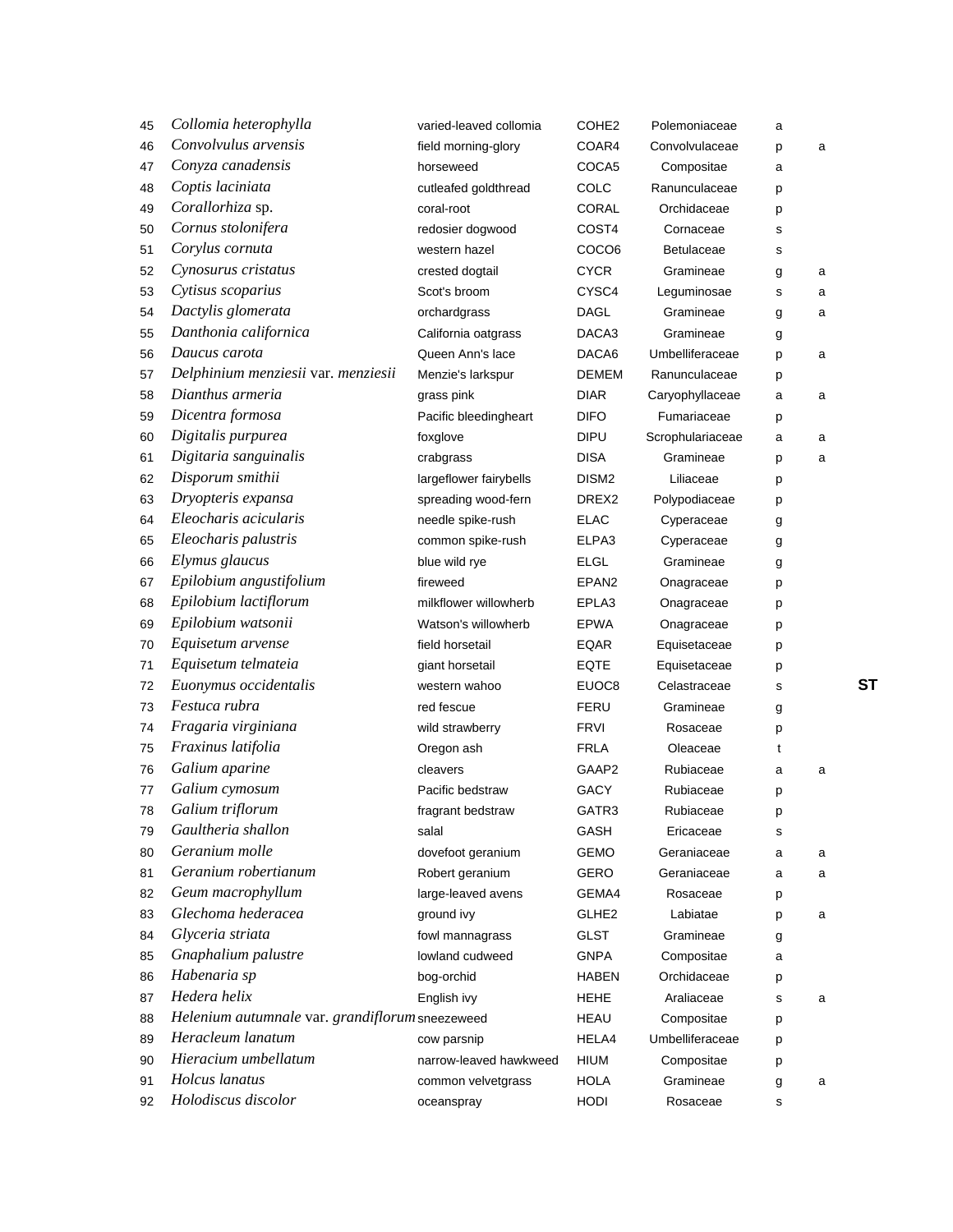| 93  | Hydrophyllum tenuipes                | slender-stem waterleaf       | HYTE              | Hydrophyllaceae  | р |   |    |
|-----|--------------------------------------|------------------------------|-------------------|------------------|---|---|----|
| 94  | Hypericum anagalloides               | bog St. Johnswort            | HYAN <sub>2</sub> | Hypericaceae     | р |   |    |
| 95  | Hypericum formosum                   | western St. johnswort        | HYFO*             | Hypericaceae     | р |   |    |
| 96  | Hypericum perforatum                 | St. Johnswort                | <b>HYPE</b>       | Hypericaceae     | p | a |    |
| 97  | Hypochaeris radicata                 | hairy cat's-ear              | HYRA3             | Compositae       | a | a |    |
| 98  | Ilex aquifolium                      | English holly                | <b>ILAQ</b>       | Aquifoliaceae    | s | a |    |
| 99  | Juncus acuminatus                    | tapered rush                 | <b>JUAC</b>       | Juncaceae        | g |   |    |
| 100 | Juncus bufonius                      | toad rush                    | <b>JUBU</b>       | Juncaceae        | g |   |    |
| 101 | Juncus effusus                       | common rush                  | <b>JUEF</b>       | Juncaceae        | g |   |    |
| 102 | Juncus ensifolius                    | dagger-leaved rush           | JUEN              | Juncaceae        | g |   |    |
| 103 | Lactuca muralis                      | wall lettuce                 | LAMU              | Compositae       | a | a |    |
| 104 | Lamium maculatum                     | spotted deadnettle           | LAMA              | Labiate          | p | a |    |
| 105 | Lapsana communis                     | common nipplewort            | LACO <sub>3</sub> | Compositae       | a | a |    |
| 106 | Lathyrus polyphyllus                 | leafy pea                    | LAPO3             | Leguminosae      | р |   |    |
| 107 | Lathyrus vestitus ssp. bolanderi     | Bolander's peavine           | LAVEB             | Leguminosae      | р |   | SE |
| 108 | Lemna minor                          | duckweed                     | LEMI3             | Lemnaceae        | а |   |    |
| 109 | Ligusticum apiifolium                | parsley-leaved licorice-root | <b>LIAP</b>       | Umbelliferaceae  | р |   |    |
| 110 | Linnaea borealis                     | twinflower                   | LIBO <sub>3</sub> | Scrophulariaceae | р |   |    |
| 111 | Lonicera ciliosa                     | orange honeysuckle           | LOCI3             | Caprifoliaceae   | s |   |    |
| 112 | Lonicera involucrata                 | black twinberry              | LOIN <sub>5</sub> | Caprifoliaceae   | р |   |    |
| 113 | Lotus corniculatus                   | birdsfoot trefoil            | LOCO6             | Leguminosae      | p | a |    |
|     | 114 Lotus micranthus                 | desert deervetch             | LOMI              | Leguminosae      | a |   |    |
| 115 | Lotus purshiana                      | Spanish clover               | LOPU3             | Leguminosae      | a |   |    |
| 116 | Lupinus polyphyllus                  | many-leaved lupine           | LUPO <sub>2</sub> | Leguminosae      | р |   |    |
| 117 | Luzula campestris                    | field woodrush               | LUCA*             | Juncaceae        | g |   |    |
| 118 | Luzula parviflora                    | small-flowered woodrush      | <b>LUPA</b>       | Juncaceae        | g |   |    |
| 119 | Lycopus uniflorus                    | northern bungleweed          | LYUN              | Labiatae         | р |   |    |
| 120 | Lysichitum americanum                | skunk cabbage                | LYAM3             | Araceae          | р |   |    |
| 121 | Madia sativa                         | Chilie tarweed               | <b>MASA</b>       | Compositae       | a |   |    |
| 122 | Maianthemum dilatatum                | may-lily                     | <b>MADI</b>       | Liliaceae        | р |   |    |
| 123 | Matricaria matricarioides            | pineapple weed               | MAMA11            | Compositae       | a |   |    |
| 124 | Melica smithii                       | Smith's melic                | <b>MESM</b>       | Gramineae        | g |   |    |
| 125 | Melica subulata                      | Alaska oniongrass            | <b>MESU</b>       | Gramineae        | g |   |    |
|     | 126 Mentha sp.                       | mint                         | <b>MENTH</b>      | Labiatae         | р |   |    |
| 127 | Mimulus moschatus                    | musk monkeyflower            | MIMO <sub>3</sub> | Scrophulariaceae | р |   |    |
| 128 | Montia parvifolia                    | littleleaf montia            | MOPA <sub>5</sub> | Caryophyllaceae  | р |   |    |
| 129 | Montia perfoliata                    | miner's lettuce              | <b>MOPE</b>       | Caryophyllaceae  | a |   |    |
| 130 | Montia sibirica                      | Siberian miner's lettuce     | MOSI <sub>2</sub> | Caryophyllaceae  | a |   |    |
| 131 | Myosotis arvensis                    | field forgetmenot            | <b>MYAR</b>       | Boraginaceae     | a |   |    |
| 132 | Myosotis laxa                        | small-flowered forgetmenot   | <b>MYLA</b>       | Boraginaceae     | р |   |    |
| 133 | Navarretia intertexta var. propinqua | needle-leaf navarretia       | <b>NAINP</b>      | Polemoniaceae    | a |   |    |
| 134 | Navarretia squarrosa                 | skunkweed                    | <b>NASQ</b>       | Polemoniaceae    | a |   |    |
| 135 | Nemophila parviflora                 | small-flowered nemophila     | <b>NEPA</b>       | Hydrophyllaceae  | a |   |    |
| 136 | Oemleria cerasiformis                | Indian plum                  | <b>OECE</b>       | Rosaceae         | s |   |    |
| 137 | Oenanthe sarmentosa                  | water-parsley                | <b>OESA</b>       | Umbelliferaceae  | р |   |    |
| 138 | Oplopanax horridum                   | devil's club                 | OPHO              | Araliaceae       | s |   |    |
| 139 | Osmorhiza chilensis                  | mountain sweet-cicely        | <b>OSCH</b>       | Umbelliferaceae  | р |   |    |
| 140 | Osmorhiza occidentalis               | western sweetroot            | OSOC              | Umbelliferaceae  | р |   |    |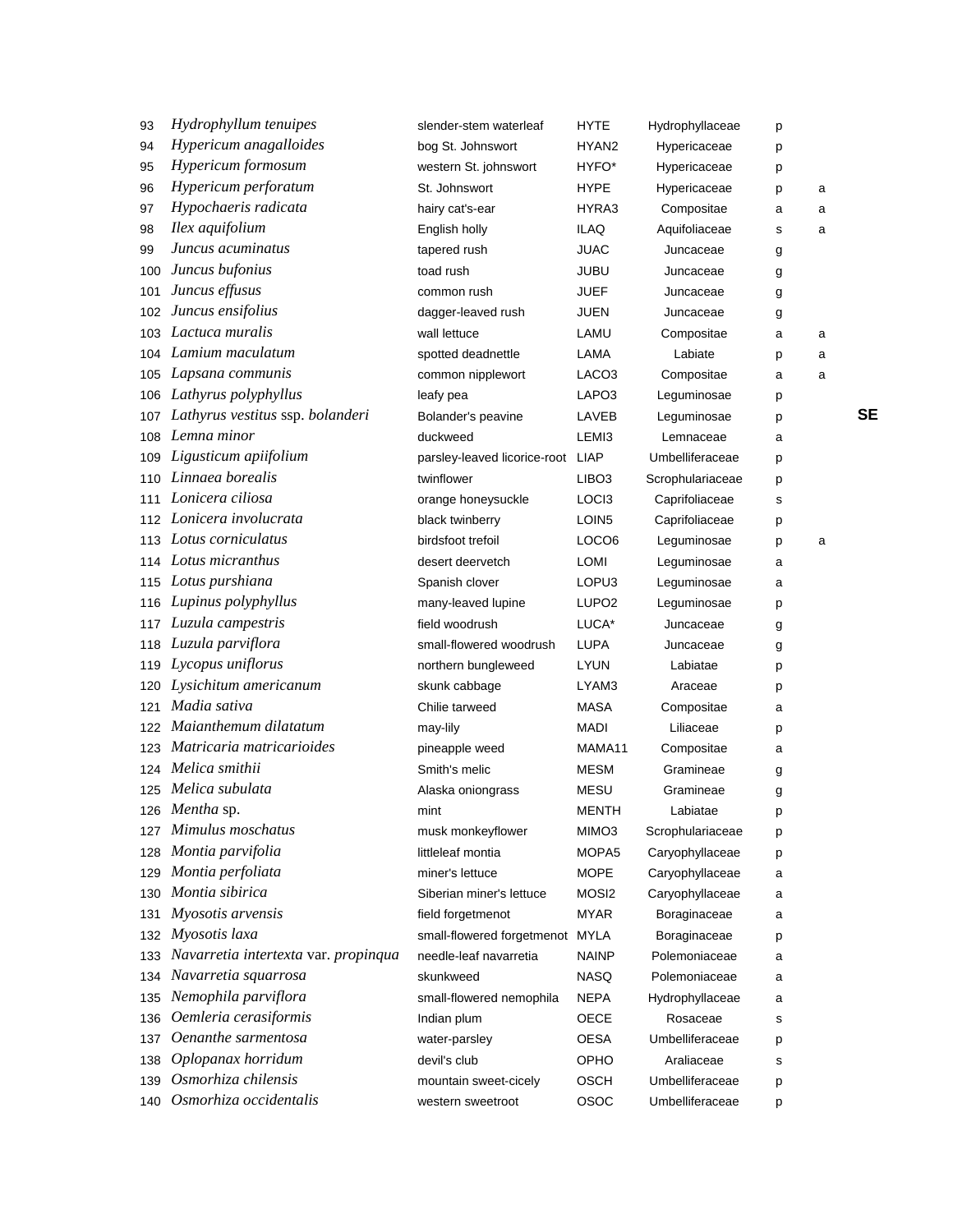| 141 | Parentucellia viscosa                | yellow parentucellia     | PAVI3              | Scrophulariaceae | a  | a |
|-----|--------------------------------------|--------------------------|--------------------|------------------|----|---|
|     | 142 Petasites frigidus var. plamatus | sweet coltsfoot          | PEFRP              | Compositae       | p  |   |
| 143 | Phalaris arundinacea                 | reed canarygrass         | PHAR3              | Gramineae        | p  | а |
| 144 | Physocarpus capitatus                | Pacific ninebark         | PACH <sub>11</sub> | Rosaceae         | s  |   |
| 145 | Pinus contorta                       | lodgepole pine           | <b>PICO</b>        | Pinaceae         | t  |   |
| 146 | Plagiobothrys figuratus              | grant popcornflower      | <b>PLFI</b>        | Boraginaceae     | p  |   |
|     | 147 Plantago lanceolata              | narrowleaf plantain      | <b>PLLA</b>        | Plantaginaceae   | p  | a |
| 148 | Plantago major                       | common plantain          | PLMA <sub>2</sub>  | Plantaginaceae   | p  | a |
| 149 | Poa annua                            | annual bluegrass         | <b>POAN</b>        | Gramineae        | ag | a |
| 150 | Poa pratensis                        | Kentucky bluegrass       | <b>POPR</b>        | Gramineae        | g  | а |
| 151 | Polygonum aviculare                  | prosrate knotweed        | <b>POAV</b>        | Polygonaceae     | a  |   |
| 152 | Polygonum hydropiperoides            | waterpepper              | POHY <sub>2</sub>  | Polygonaceae     | р  |   |
| 153 | Polypodium glycyrrhiza               | licorice fern            | POGL <sub>8</sub>  | Polypodiaceae    | f  |   |
| 154 | Polystichum munitum                  | sword-fern               | <b>POMU</b>        | Polypodiaceae    | f  |   |
| 155 | Populus trichocarpa                  | black cottonwood         | POTR <sub>15</sub> | Salicaceae       | t  |   |
| 156 | Potentilla gracilis                  | slender cinquefoil       | POGR9              | Rosaceae         | p  |   |
| 157 | Prunella vulgaris                    | self-heal                | <b>PRVU</b>        | Labiatae         | p  |   |
| 158 | Pseudotsuga menziesii                | Douglas fir              | <b>PSME</b>        | Pinaceae         | t  |   |
| 159 | Pteridium aquilinum                  | bracken fern             | <b>PTAQ</b>        | Polypodiaceae    | f  |   |
| 160 | Pyrus fusca                          | pacific crabapple        | <b>PYFU</b>        | Rosaceae         | s  |   |
| 161 | Quercus garryana                     | white oak                | QUGA4              | Fagaceae         | t  |   |
| 162 | Ranunculus flammula                  | spear-leaved buttercup   | RAFL <sub>2</sub>  | Ranunculaceae    | p  |   |
| 163 | Ranunculus repens var. repens        | creeping buttercup       | RARER              | Ranunculaceae    | p  | a |
| 164 | Rhamnus purshiana                    | cascara                  | <b>RHPU</b>        | Rhamnaceae       | s  |   |
| 165 | Rhododendron macrophyllum            | western rhododendron     | RHMA3              | Ericaceae        | s  |   |
| 166 | Ribes bracteosum                     | stink currant            | <b>RIBR</b>        | Grossulariaceae  | s  |   |
|     | 167 Ribes lacustre                   | swamp current            | <b>RILA</b>        | Grossulariaceae  | s  |   |
| 168 | Rosa gymnocarpa                      | baldhip rose             | <b>ROGY</b>        | Rosaceae         | s  |   |
| 169 | Rosa nutkana                         | Nootka rose              | <b>RONU</b>        | Rosaceae         | s  |   |
| 170 | Rubus discolor                       | Himalayan blackberry     | RUDI <sub>2</sub>  | Rosaceae         | s  | а |
| 171 | Rubus laciniatus                     | evergreen blackberry     | <b>RULA</b>        | Rosaceae         | s  | a |
|     | 172 Rubus parviflorus                | thimbleberry             | <b>RUPA</b>        | Rosaceae         | s  |   |
| 173 | Rubus spectabilis                    | salmonberry              | <b>RUSP</b>        | Rosaceae         | s  |   |
|     | 174 Rubus ursinus                    | trailing blackberry      | <b>RUUR</b>        | Rosaceae         | s  |   |
|     | 175 Rumex acetosella                 | sheep sorrel             | RUAC3              | Polygonaceae     | a  | а |
| 176 | Rumex crispus                        | curly dock               | <b>RUCR</b>        | Polygonaceae     | p  | а |
| 177 | Rumex occidentalis                   | western dock             | RUOC <sub>3</sub>  | Polygonaceae     | p  |   |
| 178 | Sagina procumbens                    | birdeye pearlwort        | <b>SAPR</b>        | Caryophyllaceae  | a  | a |
| 179 | Salix lasiandra                      | pacific willow           | SALA5              | Salicaceae       | s  |   |
| 180 | Salix piperi                         | Piper's willow           | <b>SAPI</b>        | Salicaceae       | s  |   |
| 181 | Salix rigida                         | rigid (Mackenzie) willow | <b>SARI</b>        | Salicaceae       | s  |   |
| 182 | Salix scouleriana                    | Scouler's willow         | SASC               | Salicaceae       | t  |   |
| 183 | Sambucus racemosa                    | red elderberry           | SARA2              | Caprifoliaceae   | s  |   |
| 184 | Satureja douglasii                   | yerba buena              | SADO <sub>5</sub>  | Labiatae         | р  |   |
| 185 | Scirpus microcarpus                  | panicled bulrush         | SCMI <sub>2</sub>  | Cyperaceae       | g  |   |
| 186 | Senecio jacobaea                     | tansy ragwort            | <b>SEJA</b>        | Compositae       | a  | а |
| 187 | Senecio sylvaticus                   | wood groundsel           | <b>SESY</b>        | Compositae       | р  |   |
| 188 | Senecio vulgaris                     | common groundsel         | <b>SEVU</b>        | Compositae       | p  | а |